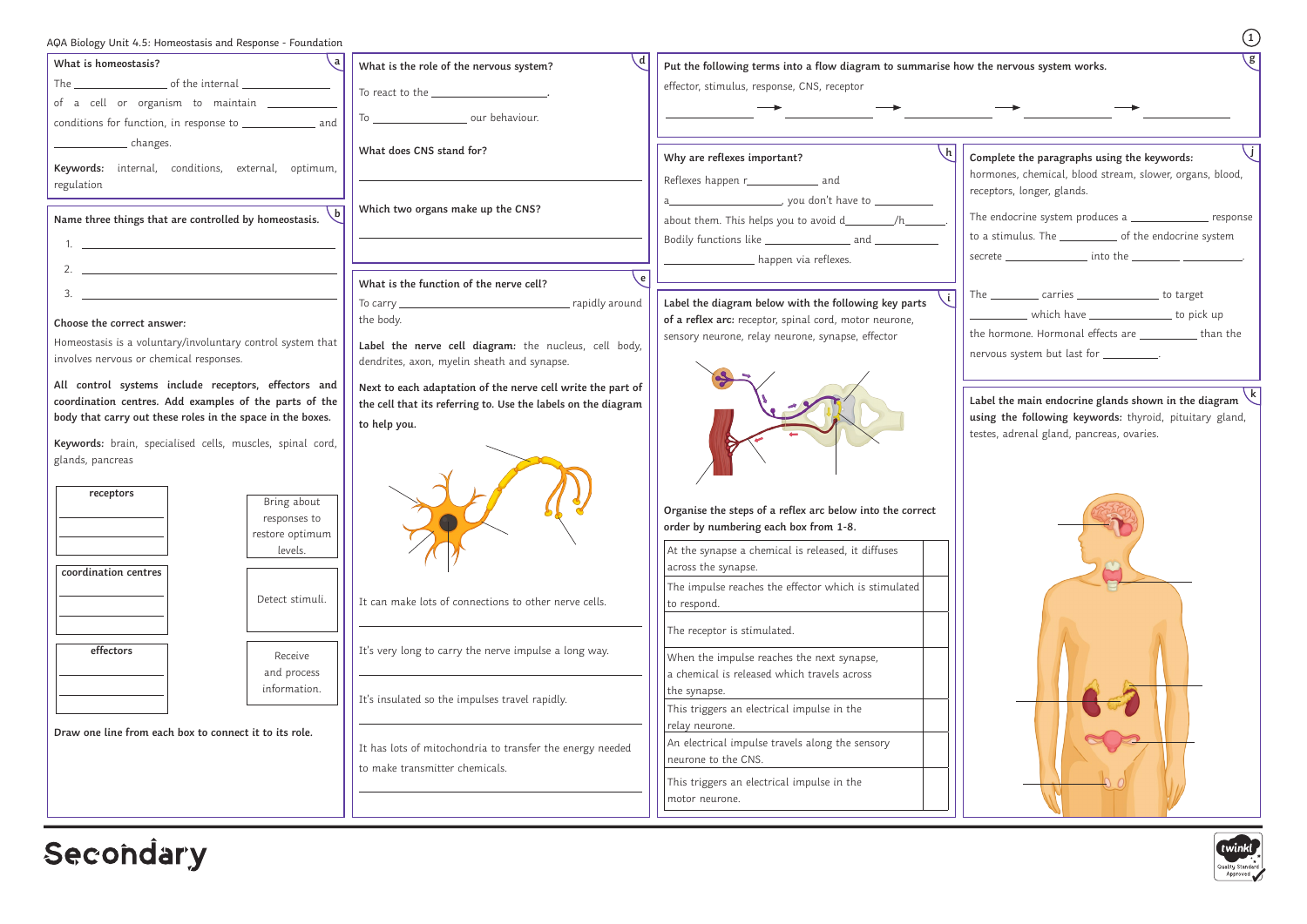- 1. Person 1 sits upright on the chair with eyes focussing across the room.
- 2. Person 1 puts the forearm of their dominant arm across the table with their hand hanging over the edge.
- 3. Person 2 holds a ruler vertically with the bottom end of the ruler between person 1's finger and thumb. Person 1 mustn't be hold the ruler.
- 4. Person 1 tells person 2 to be prepared to catch the ruler.
- 5. Person 2 lets go of the ruler and person 1 catches the ruler with their thumb and first finger as quickly as possible as it drops.
- 6. The number on the ruler that is level with person 1's thumb is recorded.
- 7. Both people have a rest and then the test is repeated several times.



### **What is the dependent variable in this investigation?**

The average distance before person 1 catches the ruler is 14cm. They swap roles and person 2 catches the ruler, their average distance before catching it is 12cm.

## **Who has the fastest reaction time?**

### **How do you know?**





Secondary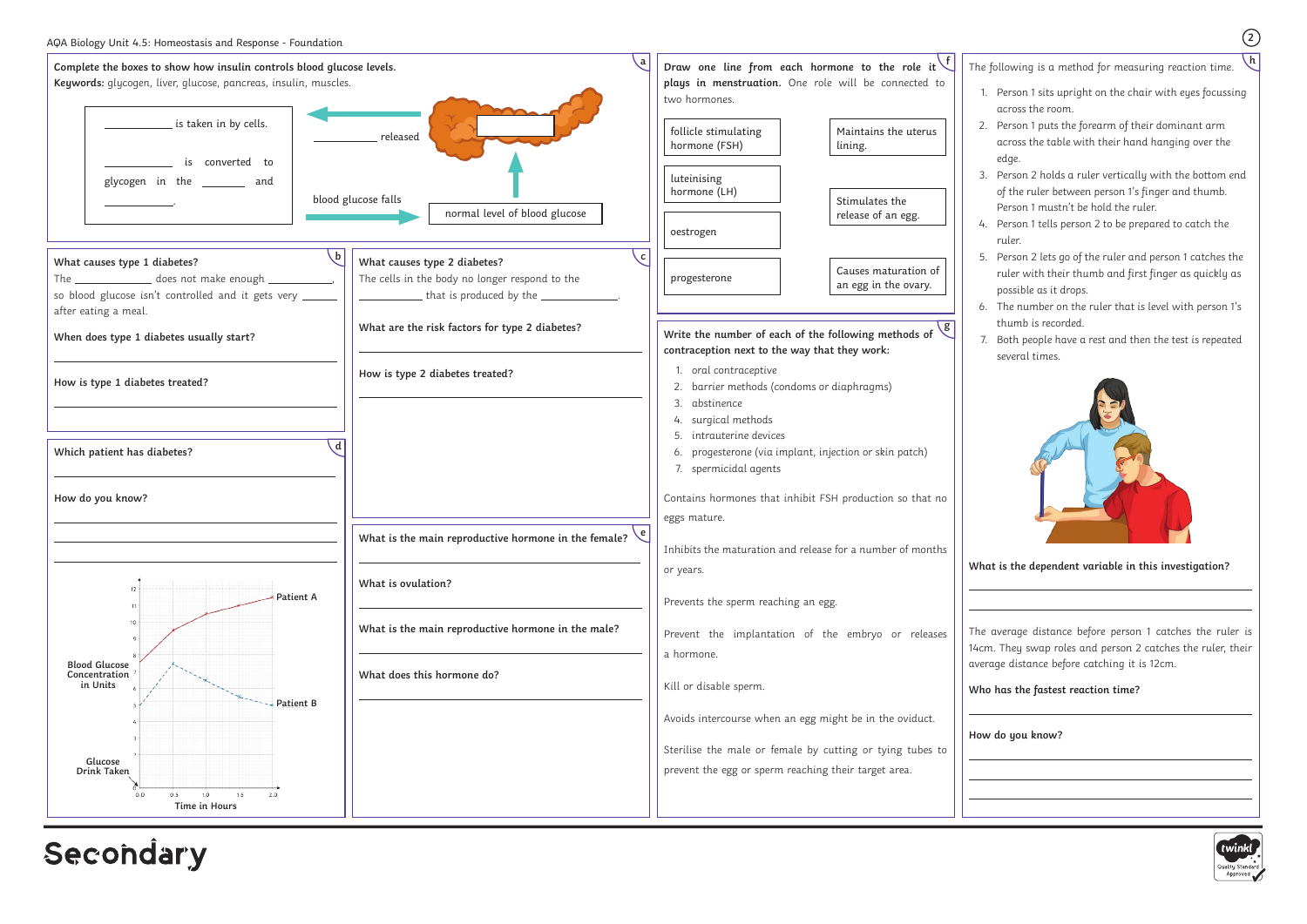## AQA Biology Unit 4.5: Homeostasis and Response - Foundation Answers **<sup>1</sup>**

**<sup>h</sup>** Complete the paragraphs using the keywords: mones, chemical, blood stream, slower, organs, blood, eptors, longer, glands.

**blood** carries **hormones** to target organs which have **receptors** to pick up the hormone. Hormonal effects are **slower** than the nervous system but last for **longer.**

el the main endocrine glands shown in the diagram 1g the following keywords: thyroid, pituitary gland, tes, adrenal gland, pancreas, ovaries. **k**



| What is homeostasis?<br>. a<br>The regulation of the internal conditions of a cell or<br>organism to maintain optimum conditions for function, in<br>response to internal and external changes.<br>internal, conditions, external,<br>Keywords:<br>optimum,<br>regulation                                                                                                                                                                                                                                                                                          | What is the role of the nervous system?<br>To react to the surroundings.<br>To coordinate our behaviour.<br>What does CNS stand for?<br>central nervous system<br>Which two organs make up the CNS?                                                                                                                                                                                         | Put the following terms into a flow diagram to summarise how the<br>effector, stimulus, response, CNS, receptor<br>stimulus $\longrightarrow$ receptor $\longrightarrow$ CNS $\longrightarrow$ effector $\longrightarrow$ response<br>Why are reflexes important?<br>Com<br>horr<br>Reflexes happen rapidly and automatically, you don't                                                                                                                                                                                                                 |
|--------------------------------------------------------------------------------------------------------------------------------------------------------------------------------------------------------------------------------------------------------------------------------------------------------------------------------------------------------------------------------------------------------------------------------------------------------------------------------------------------------------------------------------------------------------------|---------------------------------------------------------------------------------------------------------------------------------------------------------------------------------------------------------------------------------------------------------------------------------------------------------------------------------------------------------------------------------------------|----------------------------------------------------------------------------------------------------------------------------------------------------------------------------------------------------------------------------------------------------------------------------------------------------------------------------------------------------------------------------------------------------------------------------------------------------------------------------------------------------------------------------------------------------------|
| Name three things that are controlled by homeostasis.<br>blood glucose concentration<br>body temperature<br>2.                                                                                                                                                                                                                                                                                                                                                                                                                                                     | brain and spinal cord                                                                                                                                                                                                                                                                                                                                                                       | rece<br>have to think about them. This helps you to avoid danger/<br>The<br>harm. Bodily functions like breathing and food digestion<br>a sti<br>happen via reflexes.<br>hori                                                                                                                                                                                                                                                                                                                                                                            |
| 3. water levels<br>Choose the correct answer:<br>Homeostasis is a <i>involuntary</i> control system that involves<br>nervous or chemical responses.<br>All control systems include receptors, effectors and<br>coordination centres. Add examples of the parts of the body<br>that carry out these roles in the space in the boxes.<br>Keywords: brain, specialised cells, muscles, spinal cord,<br>glands, pancreas<br>Draw one line from each box to connect it to its role.<br>receptors<br>Bring about<br>specialised cells<br>responses to<br>restore optimum | e<br>What is the function of the nerve cell?<br>To carry electrical impulses rapidly around the body.<br>Label the nerve cell diagram: the nucleus, cell body,<br>dendrites, axon, myelin sheath and synapse.<br>Next to each adaptation of the nerve cell write the part of<br>the cell that its referring to. Use the labels on the diagram<br>to help you.<br>myelin sheath<br>dendrites | The<br>Label the diagram below with the following key parts of<br>rece<br>a reflex arc: receptor, spinal cord, motor neurone, sensory<br>slow<br>neurone, relay neurone, synapse, effector<br>receptor<br>sensory neurone<br>spinal cord<br>Lab <sub>6</sub><br>usin<br>teste<br>relay neurone<br>motor<br>neurone<br>synapse<br>effector<br>Organise the steps of a reflex arc below into the correct<br>pi<br>order by numbering each box from 1-8.                                                                                                    |
| levels.<br>coordination centres<br>brain, spinal cord,<br>Detect stimuli.<br>pancreas<br>effectors<br>Receive<br>muscles, glands<br>and process<br>information.                                                                                                                                                                                                                                                                                                                                                                                                    | axon<br>synapse<br>cell body<br>nucleus<br>It can make lots of connections to other nerve cells.<br>dendrites<br>It's very long to carry the nerve impulse a long way.<br>axon<br>It's insulated so the impulses travel rapidly.<br>axon<br>It has lots of mitochondria to transfer the energy needed<br>to make transmitter chemicals.<br>cell body (specifically, cytoplasm)              | At the synapse a chemical is released, it diffuses<br>3<br>across the synapse.<br>The impulse reaches the effector which is stimulated<br>to respond.<br>The receptor is stimulated.<br>1<br>When the impulse reaches the next synapse,<br>a chemical is released which travels across<br>5<br>the synapse.<br>pan<br>This triggers an electrical impulse in the<br>4<br>relay neurone.<br>An electrical impulse travels along the sensory<br>$\overline{2}$<br>neurone to the CNS.<br>This triggers an electrical impulse in the<br>6<br>motor neurone. |

# **Secondary**

nervous system works.

The endocrine system produces a **chemical** response to imulus. The **glands** of the endocrine system secrete **hormones** into the **blood stream**.

**j**